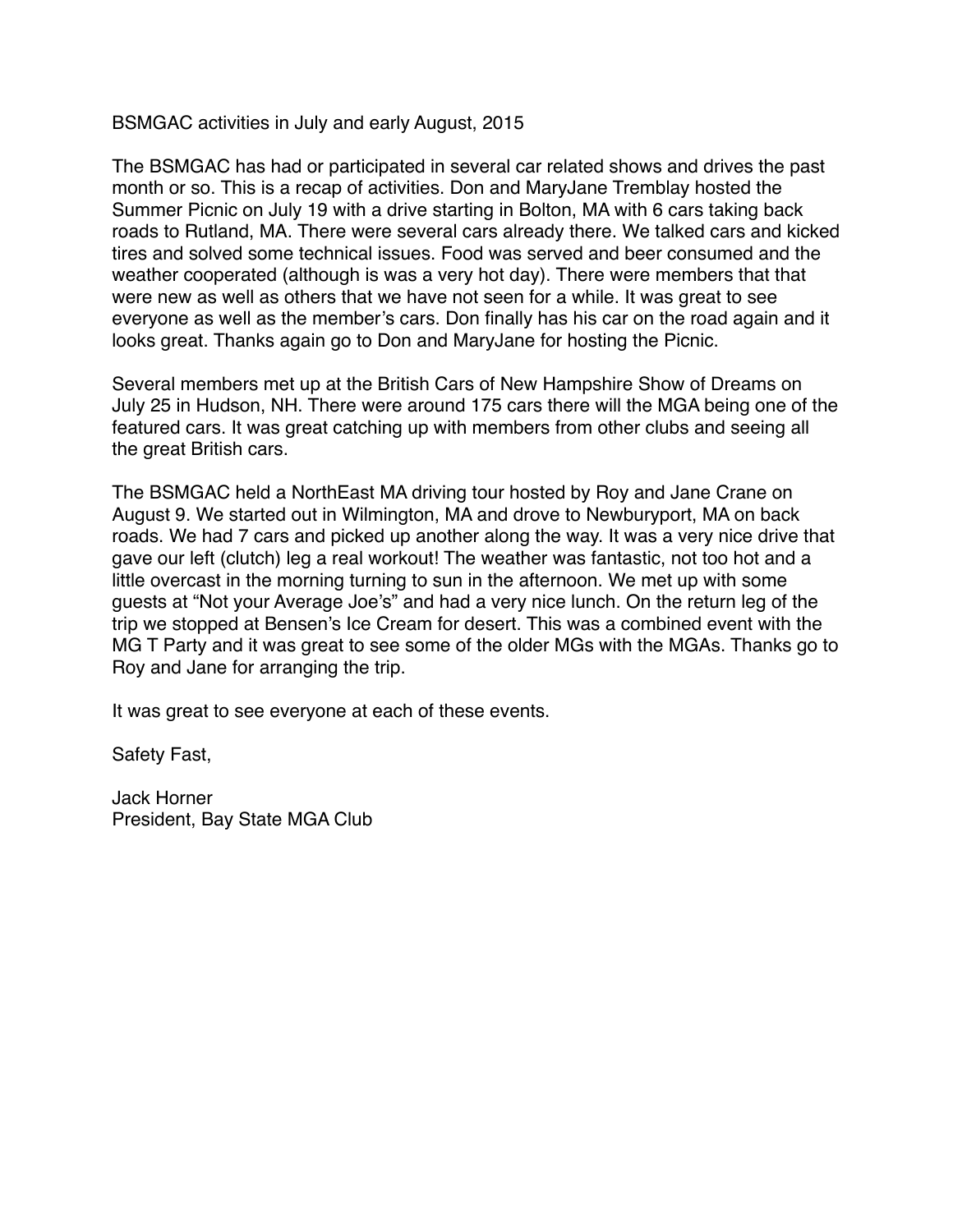

Don's car with the other MGAs at the Summer Picnic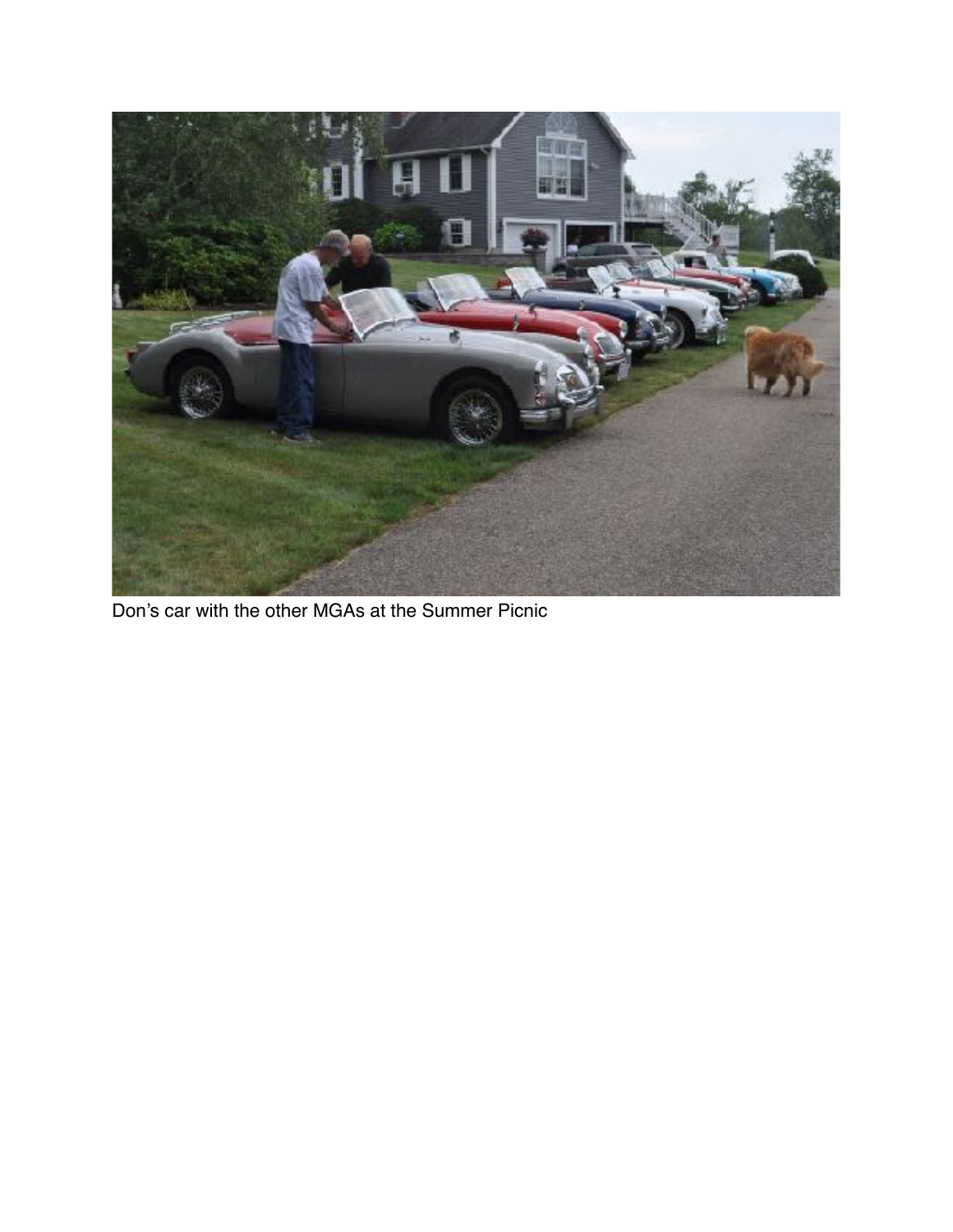

MGAs at the BCNH Show of Dreams